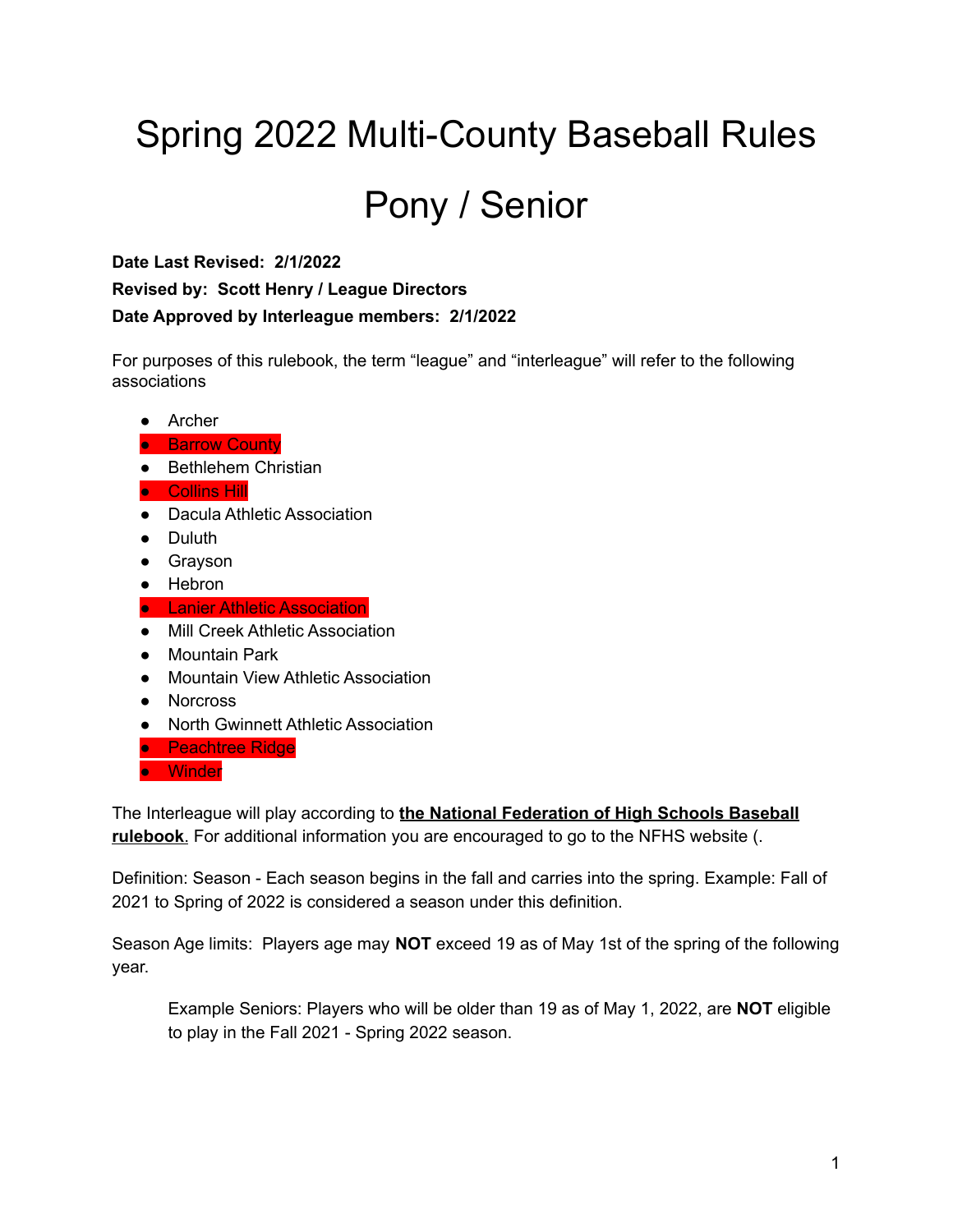Example Pony: Players who will be older than 14 as of June 1, 2021, are **NOT** eligible to play in the Fall 2021 - Spring 2022 season

Birthdates must be entered into Quickscores when rosters are entered.

**Age Violation Penalty**: Should it be discovered that a player's age exceeds league rules, that team will forfeit all games where that player participated and that team will be disqualified from participating in the tournament

Each participating park agrees to solely use these approved Rules and agrees to instruct their Umpires Association to use only these approved Rules. Each Park may have its unique ground rules in addition to these rules. It is strongly encouraged that any rule questions or clarifications be addressed at the Plate Meeting, such as length of the game, runs per inning and pitch counts.

### GENERAL LEAGUE RULES

- 1. Games delayed by rain, or other acts of nature shall be regulation games if 4 innings have been played, or the home team is ahead after  $3\sqrt{2}$  innings. Games shortened by reason of curfew, rain, or unforeseen conditions before they become regulation games shall be resumed from the point of termination.
- 2. In the event of weather or other unforeseen conditions prior to the start of a game, members of the local baseball committee, in consultation with the umpires and league director, will determine whether playing conditions are safe. If a game has been started, the home plate umpire is in control and will have the responsibility and authority to suspend or continue play. If a lightning detector is utilized. The detector will be the determining factor as to whether a game or practices at the park are halted due to lightning. Once the detector registers lightning, ALL GAMES will be halted. Everyone must clear the fields and dugout. All game participants and visitors are to proceed to their vehicles until an all clear signal is sounded which will be three (3) short blasts of the air horn. THERE ARE NO EXCEPTIONS! A team will be given one warning and if they do not adhere to that, they will forfeit the game. A waiting period of thirty minutes will be allowed to start or resume a game due to field conditions after the Detector sounds the ALL CLEAR. The league director in accordance with the scheduling and umpire coordinator will reschedule games for the next available time on the field in question not occupied by a previously scheduled game.
- 3. Interleague Temperature rule If at the start of the game or practice the temperature is 40 degrees or below on the at park thermometer the game will be rescheduled. In the event there is not an at park thermometer, the posted temperature a[t](http://www.weather.com/) [http://www.weather.com](http://www.weather.com/) for the park zip code will be used. The ON-DUTY Director will consider the wind chill factor. *This is a Gwinnett County Ordinance therefore a condition of league use for the park.*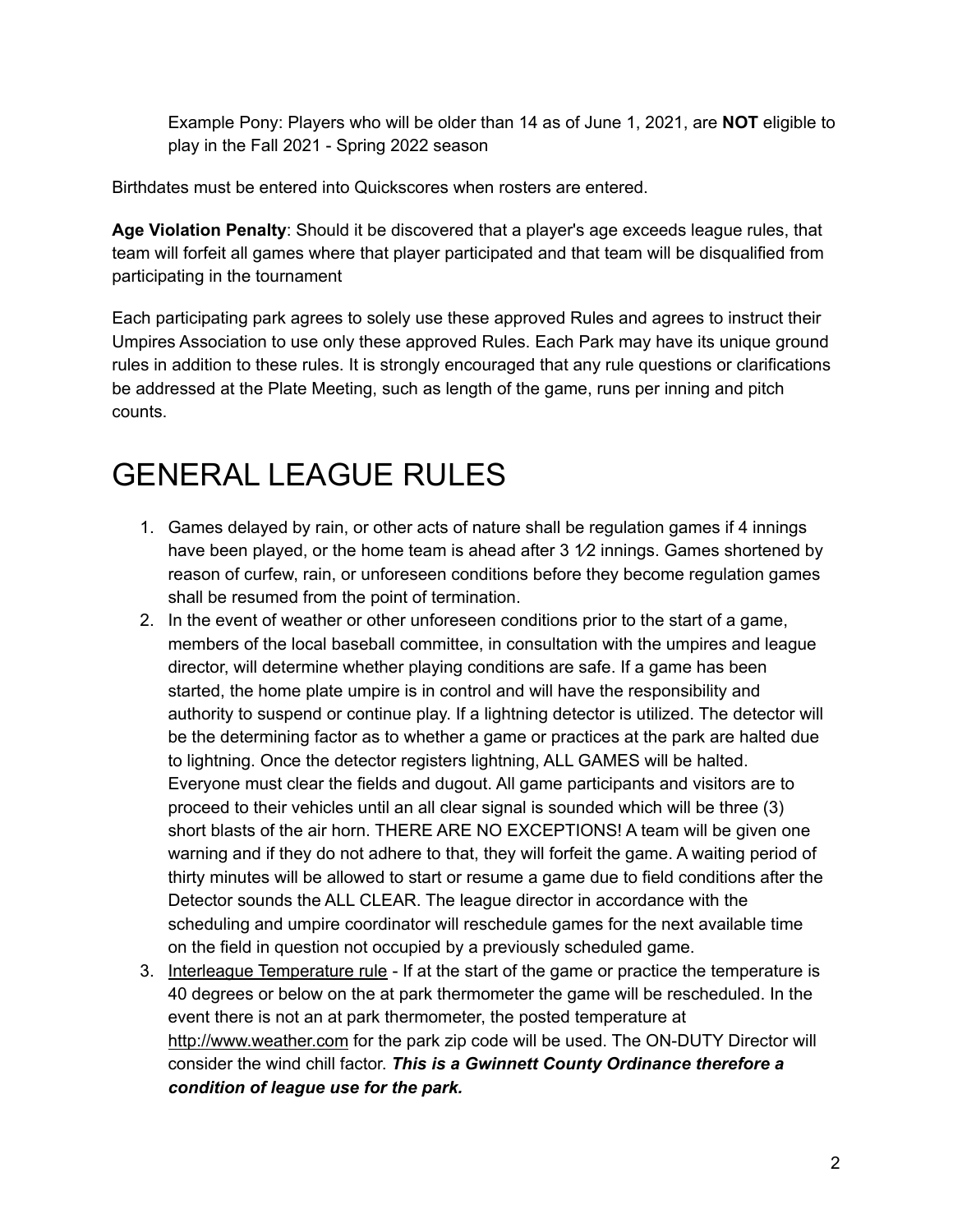- 4. For the purposes of determining whether another inning can start, the next inning will be considered started when the third out of the previous inning is made. If time and innings remain, based on the game time limits for each age group, then play will be allowed to continue. (Refer to Dixie Rule Book)
- 5. The home team shall occupy the batting cages first followed by the visiting team. The home team will have use of the cages an hour before the game for twenty-five (25) minutes. The visiting team will have use of the cages thirty-five (35) minutes before game time for twenty-five (25) minutes. Each team needs to be at the field ten (10) minutes prior to game time.
- 6. The home park shall be responsible for getting and returning the electronic score board equipment and game box to the storage. Both teams are responsible for the cleanup of their dugout and stands after each game.
- 7. The home team will keep the scorebook and the scoreboard / pitch log. Two adults will use the pitch counters. (These need to be competent people who can handle the responsibility for each team, no one under the age 18.)
- 8. The team will be given one warning for "slinging the bat." The second and subsequent occurrences in the same game will result in the player being called out. The umpire must notify the official scorekeeper and manager of each warning.
- 9. All players who are eligible to participate shall be placed in the batting order and bat consecutively in that order.
- 10. Sliding is highly suggested under all conditions permitted, but not required. Any action, which, in the judgment of the umpire, is made to collide with a defensive player will result in the offensive player being called out. All batter-runners and runners are required to AVOID contact with a defensive player. It is the sole judgment of the umpires and therefore not a protestable call. On all slides it is the responsibility of the runner to attempt to avoid contact. When in doubt, slide.
- 11. Free defensive substitutions are permitted provided that minimum play requirements are met and no player shall sit two consecutive innings These requirements are at least every other inning.
	- A manager may choose to sit out a player for disciplinary reasons. The manager must inform the home plate umpire and the opposing manager and/or scorekeeper of this situation at the time rosters are exchanged. The manager during the game for disciplinary reasons may also remove players. This may be as a substitution if other players are available. The league director must be notified in writing if this situation occurs.
- 12. Any person warming up a pitcher must wear a catcher's helmet or catcher's mask with a throat guard. A batting helmet cannot be used to warm up a pitcher. It is strongly recommended that only players warm up a pitcher at any time. No other person shall warm up a pitcher without a protective face mask due to the risk of substantial facial or head injury from deflected balls.
- 13. Catchers wearing hockey style masks shall NOT be required to wear a throat protector.
- 14. No player will be considered ready to play if he/she is wearing any type of hard surface cast or brace. An ace bandage or similar type of soft support does not constitute a cast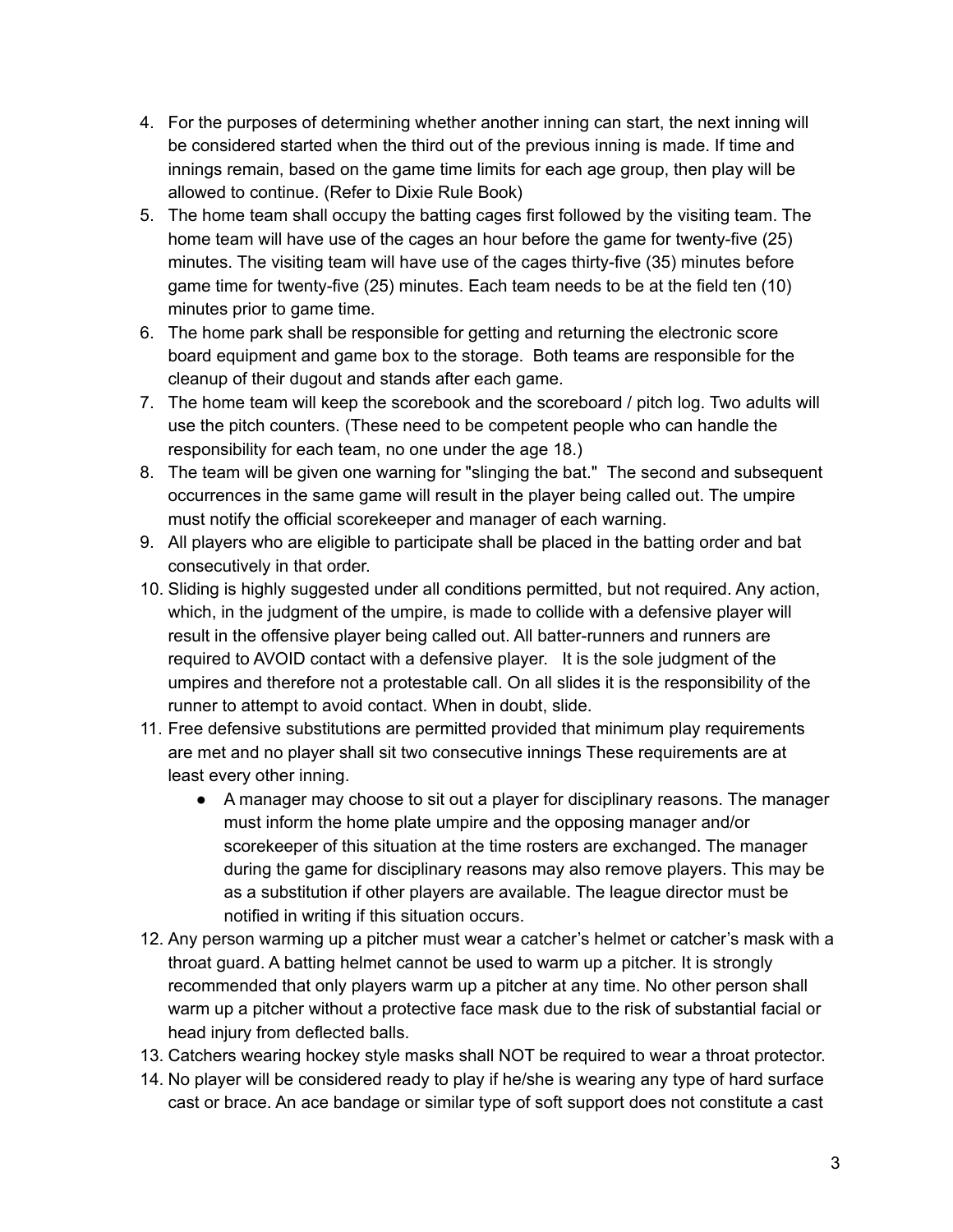for the purpose of this rule. The Home Plate Umpire has the final say in the safety of any soft cast.

- 15. Only the Head Coach may represent or speak for the team unless otherwise requested by the Head Coach or duty officer. Managers must request and receive a time out from an umpire to discuss a call or rule. Anyone who charges the umpire or who does not request and receive a time out or who displays, at the discretion of the umpire, unsportsmanlike conduct, may be ejected from the game and must leave the immediate playing field and grandstand area within **two minutes of ejection.** Failure to leave these areas or any further disruptions may result in forfeiture of the game. Anyone ejected from a game is automatically suspended from the next game. Further disciplinary action may be taken by the specific Association within which the individual in question, or their family member/player or team, is a member.
- 16. Players on the field or in the dugout area shall not wear jewelry of any kind, for safety reasons. This includes bracelets, necklaces and piercings of any kind
	- a. Exception:
		- i. Players may wear breakaway sports necklaces. Medical or religious tags or medallions may be worn and secured by tape if deemed necessary by the umpire-in-chief.
		- ii. All Players may wear sunglasses.
- 17. Game changer is highly encouraged in order to track the game.

### SPORTSMANSHIP

Prior to the start of each game, the umpire will hold a meeting at home plate consisting of at least one coach and coaches are encouraged to bring one team captains (player) to the plate meeting. In addition to the confirmation of the rules, the umpire will remind the team captains that unsportsmanlike behavior will not be tolerated. In the event of an infraction of the sportsmanship code of conduct as defined herein the league rules, the team will receive one warning. Any subsequent infraction will result in the ejection of any player guilty of the infraction.

#### **Sportsmanship Code of Conduct**

- 1. Observe and support the rules of the game, promoting both the spirit and letter of the rules
- 2. Show civility towards competitors, coaches, officials, parents and fellow teammates.
- 3. Hold oneself and teammates accountable in maintaining a respectful environment.
- 4. Refrain from abusive language or profanity on the field or in the dugout.
- 5. Refrain from physical or verbal threats to players, coaches, officials and parents.
- 6. Refrain from throwing, pounding, hats, gloves, helmets or other equipment out of disgust or the results of a play.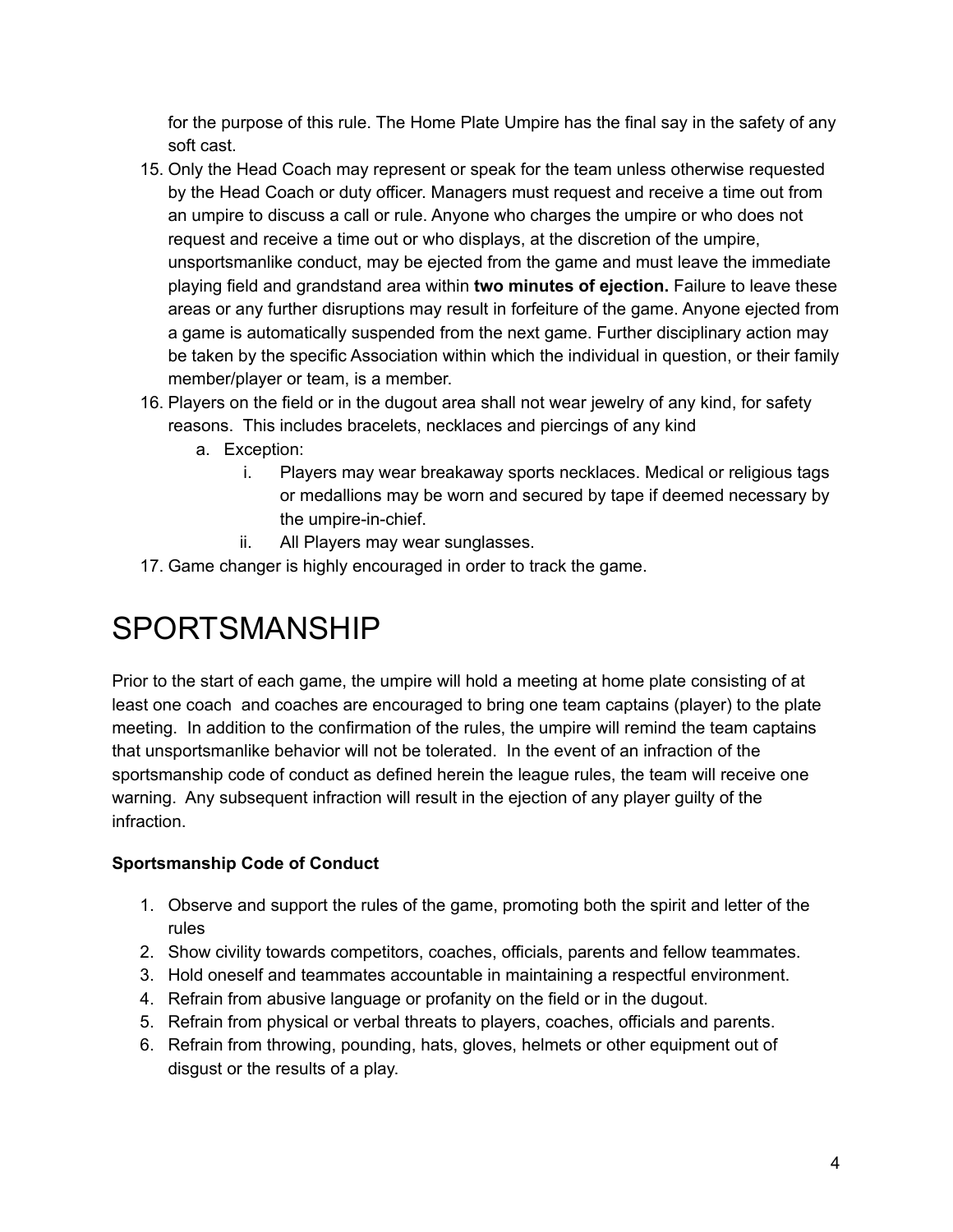7. Refrain from "heckling" directed at the opposing teams players, with the intent to disrupt players ability to perform or enjoy the game.

## ROSTERS

- 1. Each team is required to submit their official roster to (or post to a web site as directed) the league scheduler before the first game of the season. A player can only appear on one team roster per league/age group (i.e. a player can only be on one team in Pony or Senior, but could potentially be simultaneously on both a Pony and Senior team.). One exception would be that a senior player cannot play down on a pony team
	- Final rosters will be locked by the second week of the season.
	- The Board can override this deadline by a majority vote
- 2. Any player playing on a team that is not on the official roster (other than a pickup player or pull up player in order to meet the low player rule below), will result in that team forfeiting the game in question and if in the tournament, they will forfeit the tournament. If the team repeats the violation, a board vote will proceed to expel the team from the league and they will be forced to forfeit the rest of their games.
- 3. A player may only play for one team and one organization during any given season.
- 4. Any team that does not have a roster on file in Quickscores after the second week into the season, will result in a forfeit until that roster is posted.
- 5. If a team starts play with eight players, an out will be taken for the ninth position in the batting order the first time through the order. Both coaches may agree at the plate meeting to not enforce this rule.
- 6. No penalty of an out if loss during game due to injury/sickness.
- 7. If an ejection results in a batting order of less than 9, the team will be penalized by an out each time through the order.
- 8. A sickness/injury loss can return to the game.
- 9. Players arriving after the game has started may be put into the game, but must bat as the last batter of the starting order.
- 10. A team failing to field at least eight eligible uniformed players within ten minutes after the scheduled start time shall forfeit the game.
- 11. A team shall not be allowed to complete any game with less than eight players
- 12. If a team is unable to field nine players in a game they may fill up to three (3) positions for a nine- player roster from the lower age groups or within the same recreation league. They may not pull more than is necessary to fill a nine-player roster. The non-roster players can play anywhere in the field, except pitcher and catcher and placed at the end of the batting order. The Manager of the opposing team must be notified of the non-roster player prior to the start of the game. Senior may pull from other Senior Teams or below from any park.
	- a. This rule will not apply to the tournament. If a team can not field 8 players in the tournament game, the team will forfeit that game.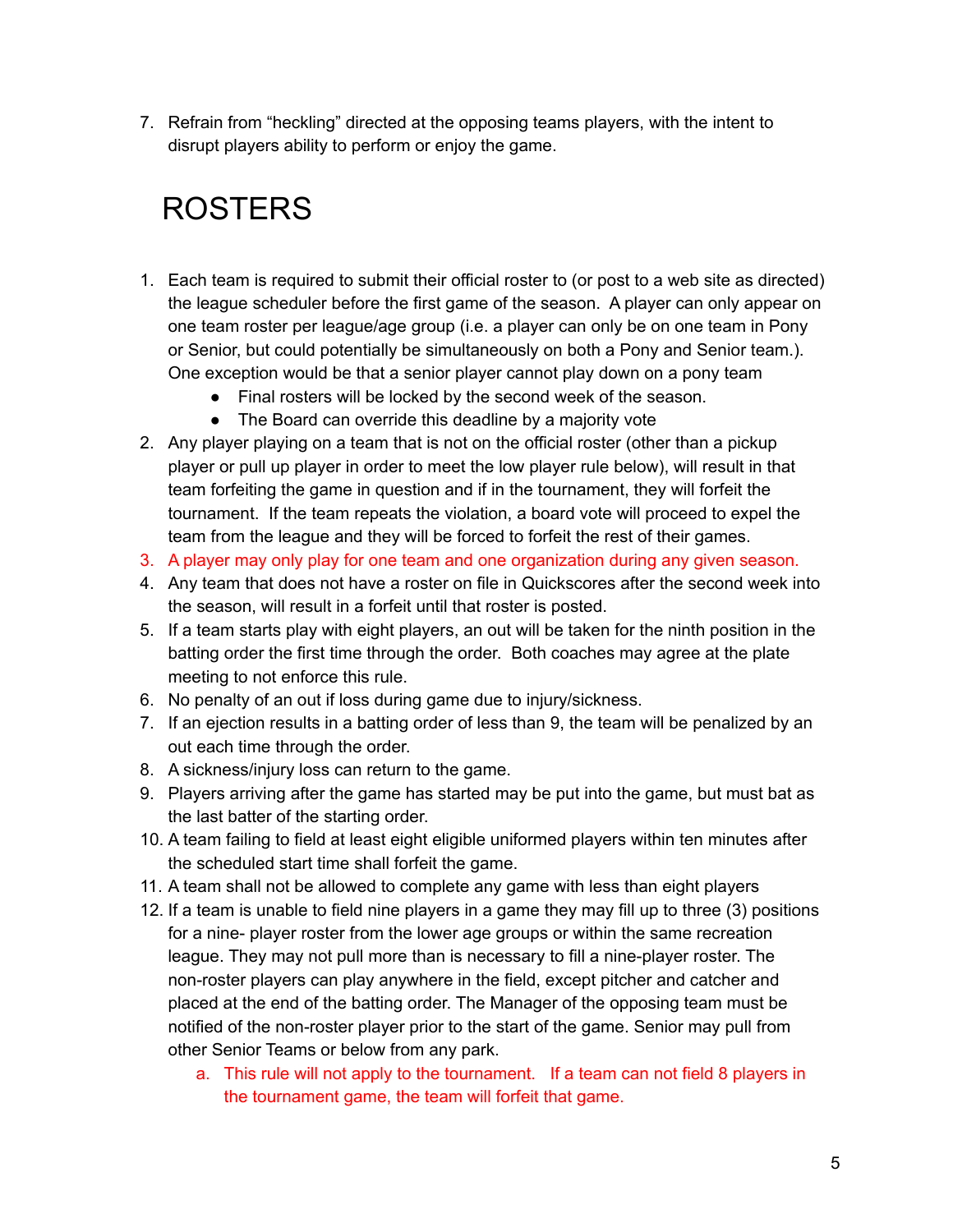- 13. Substitute runners are allowed only if the original player is injured. The player that made the last batted out shall be used as the substitute runner.
- 14. Courtesy runners are allowed for pitchers and catchers in all innings except the last inning ( $7<sup>th</sup>$  inning) to speed up the game. The courtesy runner shall be the LAST BATTED OUT. The pitcher/catcher then must pitch/catch the next inning.

# PROTEST

- 1. Protests that involve an umpire's judgment shall not be accepted.
- 2. Only the team manager or the acting team manager shall be entitled to file a protest.
- 3. The only legal protest shall be one that involves a violation of playing rules, the use of an ineligible player or eligibility of a pitcher
- 4. The protesting manager must request time, notify the umpire he is protesting, notify the official scorekeeper to record the point in the game, and continue the game.
- 5. The protest shall be considered only if it is placed in writing in accordance with the interleague rules by the manager in person along with \$200.00 cash at which the game takes place and to that park within 24 hours of the completion of the game. If protest is refused, the protest fee will be forfeited to that association. The award for winning a rule protest will be that the game will be replayed from the point of the protest at a time and date to be determined by the league.
- 6. **AFTER THE COMPLETION OF A GAME, THERE SHALL BE NO PROTEST REGARDLESS OF THE CIRCUMSTANCES INVOLVED WITH THE EXCEPTION OF A PROTEST ON ELIGIBILITY OR FAILURE TO COMPLY WITH THE PARTICIPATION REQUIREMENT OR A PITCHING VIOLATION.**
- 7. A game shall not be considered as complete until opposing managers have an opportunity to make a protest on a game-ending play or failure to comply with the participation requirement. Fifteen minutes shall be considered sufficient time for the fulfillment of this rule.
- 8. Protests will be voted on by all directors.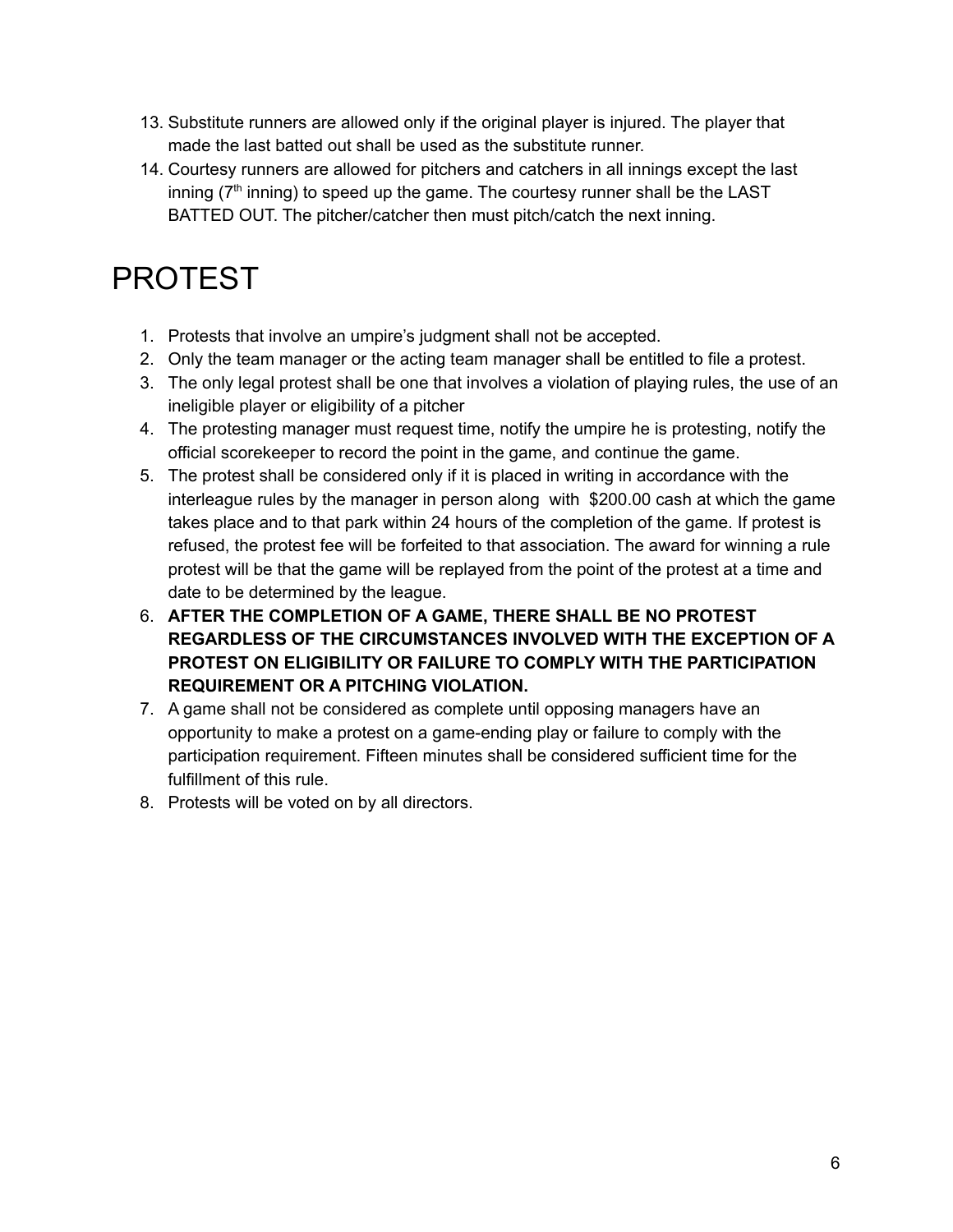### **BAT RULES**

### **1. PONY**

- **a. Dixie Boys (age 13-14) - The bat rule for the 2022 season once again addresses the use of composite barrel bats.**
	- **Rule 1:10 DB**—Bats must be manufactured meeting specifications as determined by Dixie Boys Baseball. As such, a bat can have a 2<sup>1/2</sup> inch barrel or a 2<sup>5/8</sup> inch barrel diameter. Pony bats must be to -10 or heavier in Aluminum/alloy barrel bats and all composite handle (only) aluminum/alloy barrels are allowed. Wood bats are legal.
- b. **Only composite barrel bats certified and marked BBCOR .50 will be allowed.**
	- **■ Point of Emphasis: All bats having a composite barrel must be BBCOR .50 certified.**

### **2. SENIOR**

- a. **15U Division, Pre-Majors & Dixie Majors (age 15-19)- The bat rule for the 2019 season remains the same.**
	- **Rule 1:10 DM—BBCOR** is the approved bat standard for 15U Division, Pre-Majors & Dixie Majors Baseball. Note: The length to weight "difference" (i.e. -3) will be maintained through BBCOR standards. Wood bats are legal.

### b. **2019 Official Rules of Dixie Boys Baseball, Inc. (Point of Emphasis)**

■ Any player found to have used a bat that has been altered (shaved, rolled, etc.) will be immediately disqualified from further play and is subject to permanent dismissal from the program.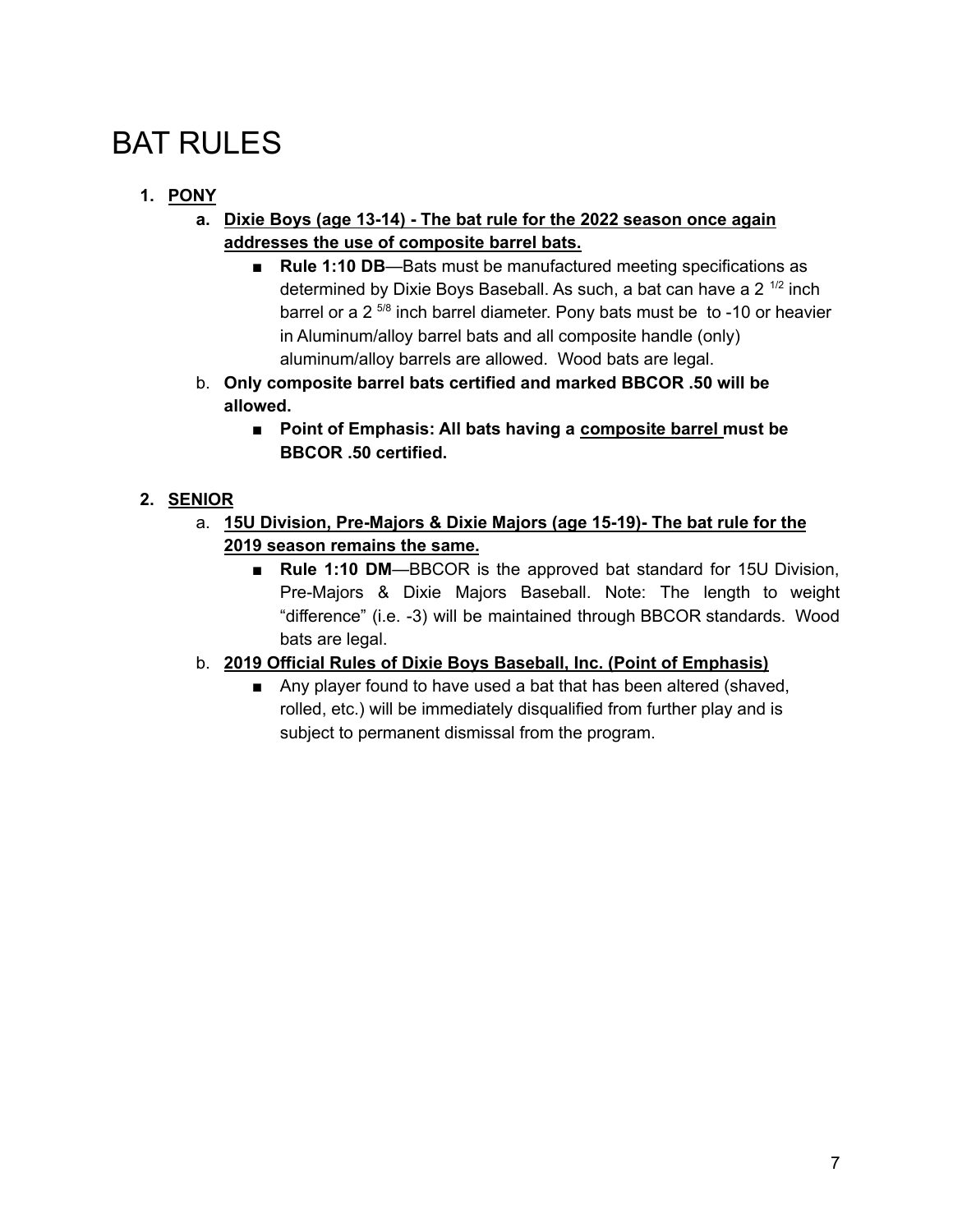### LENGTH OF PLAY AND RUNS ALLOWED BY LEAGUE

### **1. Pony**

- a. Games are 7 innings.
- b. A new inning will not start after 1 hour and 50 minutes of play.
- c. If after 4 innings a team is leading by fifteen (15) or more runs, or after  $3\frac{1}{2}$ innings if the home team is leading, the game will be declared over. If after 5 innings a team is leading by ten (10) or more runs, or after 4 ½ innings if the home team is leading, the game will be declared over.
- d. Teams are limited to 8 Runs Per Inning except the  $7<sup>th</sup>$  Inning which allows unlimited runs.

### **2. Senior**

- a. Games are 7 innings
- b. A new inning will not start after 1 hour and 50 minutes of play.
- c. If after 4 innings a team is leading by fifteen (15) or more runs, or after  $3\sqrt{2}$ innings if the home team is leading, the game will be declared over. If after 5 innings a team is leading by ten (10) or more runs, or after 4  $1/2$  innings if the home team is leading, the game will be declared over
- d. Teams are limited to 10 Runs Per Inning except the  $7<sup>th</sup>$  Inning which allows unlimited runs.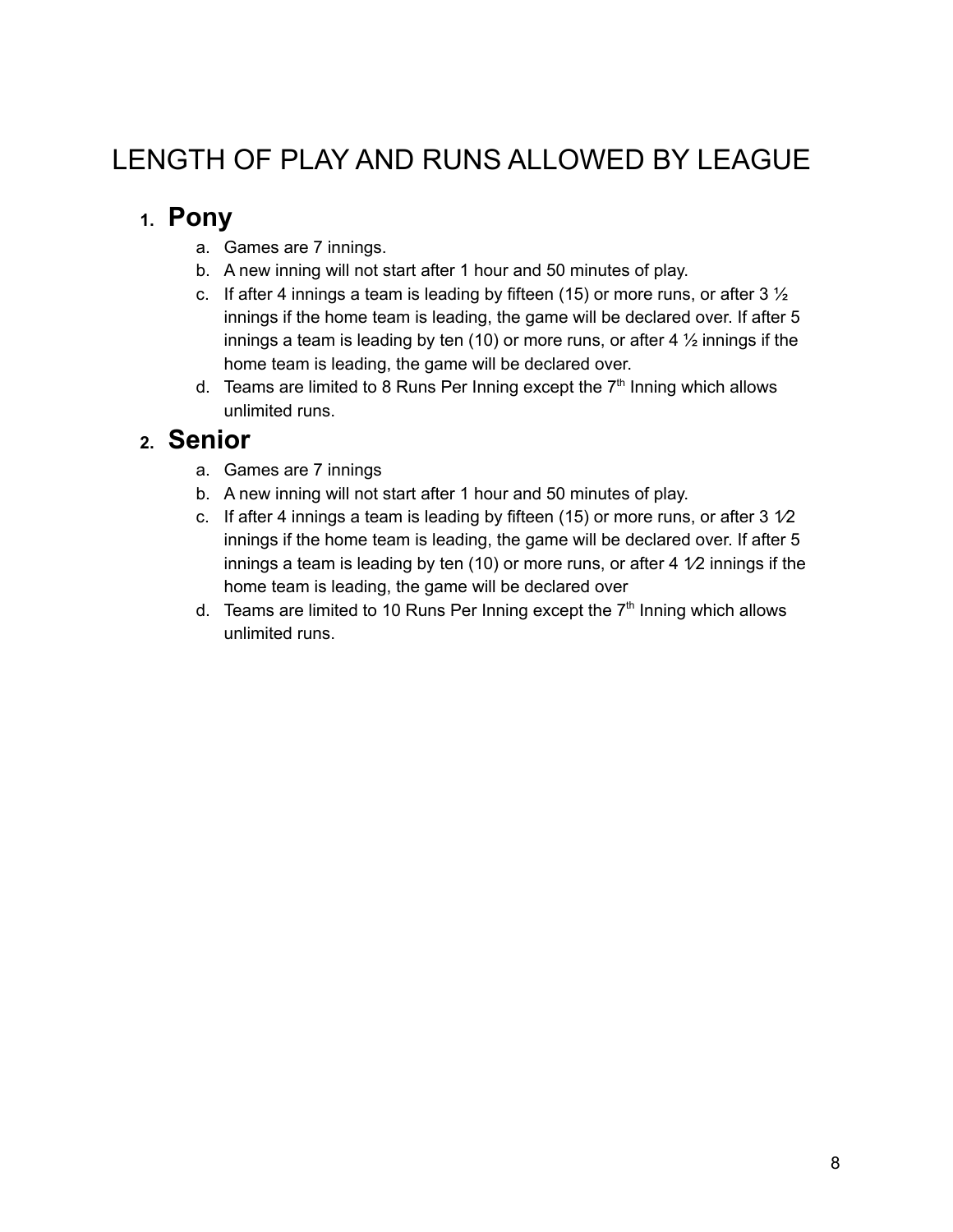# PITCH COUNTS

- 1. The official scorebook keeper/ scoreboard operator should keep pitch counts for both teams' pitchers as well as a participant from the visiting team.
- 2. Pitches thrown in a make up game count for the day the game is played, not the day originally scheduled.
- 3. Game summary/Pitch count log sheet must be completed at the end of each game and signed by both Managers/Coaches.Furthermore the final score and pitch counts shall be entered into the online schedule system (Quickscores). The final score should be entered by the home team and the pitch counts shall be entered by either team individually for their team only.
	- a. At the end of each game, coaches will meet to compare pitch counts. If pitch counts do not match, the counts will be averaged to become the official count for that pitcher.
	- b. If pitch counts differ by more than 10, or if the average of the counts exceed league pitching rules, then the directors of both parks shall be notified within 24 hours for review of the books.
		- i. First Violation: If a violation of pitch count or rest period is discovered, and the violating team won as a result, that team shall forfeit that game and receive a team warning. If the violating team lost as a result, the loss will be converted to a forfeit and receive a team warning.
		- ii. Second Violation: A second violation of pitch count or rest period will result in disqualification of that team from participating in the tournament. If the violation occurs during a tournament game, the violating team will be disqualified immediately.
- 4. Within 24 hours of game completion, the home team shall record their score and official pitch counts for both teams online in Quickscores. Exception: During the tournament, the winner shall enter the score and pitch count before midnight the day of the game.. If the winning team fails to enter the score and pitch count before midnight of the day of the game, anyone who pitched that game will be ineligible to pitch the next game. Exceptions will be made by the directors.
	- i. First Violation: Failure to update Quickscores as described above will result in a warning.
	- ii. Second Violation: Second violation will result in disqualification from participating in the tournament.
- 5. The manager must remove the pitcher from the mound when the pitcher reaches the limit for their age group as noted below.
- 6. Once the pitcher has been removed from the pitcher position, they can not re-enter as a pitcher during that game.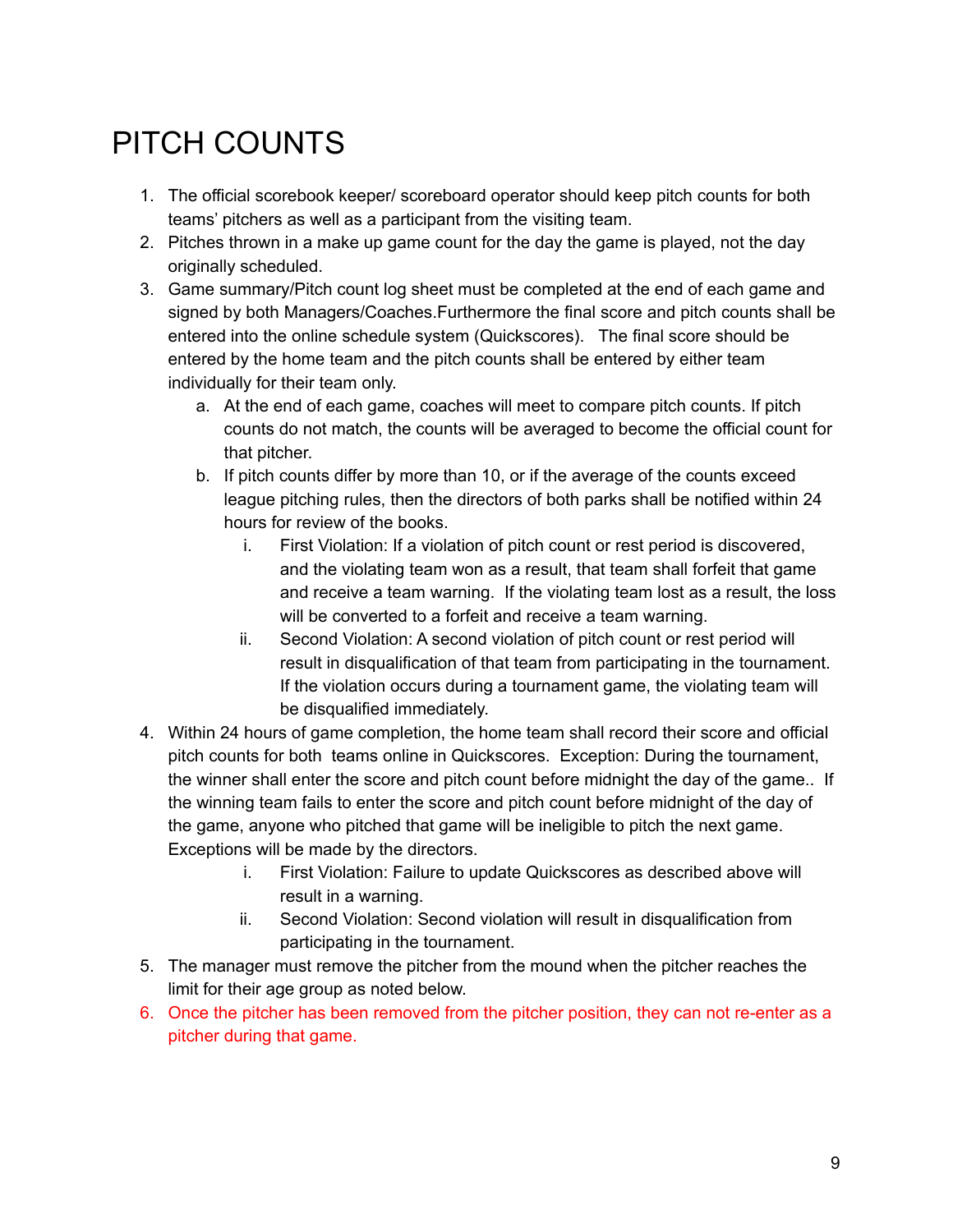- 7. Pitchers of Pony and Senior must adhere to the following rest requirements
	- a. **TOTAL PITCHES THROWN IN A GAME**
		- i. **SENIOR**

#### **1. 110 Total Pitches Per Game**

- a. NOTE: A pitcher shall not throw more than 110 pitches in a single day or cumulative over a two-day period. All rest periods apply per game.
- b. A pitcher shall not pitch more than two consecutive days regardless of the pitch count, at which time a minimum 1-day rest period is required.
- c. Double headers are considered two separate games and single game pitch count limitations are in effect.
- d. All other rest periods are based on the total pitches thrown
- 2. REQUIRED REST PERIOD SENIOR

86-110 Pitches 3 Days 61-85 Pitches 2 Days 36-60 Pitches 1 Day 1-35 Pitches 0 Days

**2. PONY**

#### **1. 95 Total Pitches Per Game**

- a. NOTE: A pitcher shall not throw more than 95 pitches in a single day or cumulative over a two-day period. All rest periods apply per game.
- b. A pitcher shall not pitch more than two consecutive days regardless of the pitch count, at which time a minimum 1-day rest period is required.
- c. Double headers are considered two separate games and single game pitch count limitations are in effect.
- d. All other rest periods are based on the total pitches thrown

### 2. **REQUIRED REST PERIOD PONY**

65-95 Pitches 3 Days 45-64 Pitches 2 Days 31-44 Pitches 1 Day 1-30 Pitches 0 Days

- 7. **FINISH THE BATTER** A pitcher at either level (Pony or Senior) shall be allowed to finish the batter when the pitch count limit is reached during an at bat, but shall be replaced immediately when the at bat ends.
- 8. **DAYS OF REST** A day of rest is defined as a "calendar day". Example: A Senior level pitcher who has reached the 110 pitch limit on Tuesday shall not be allowed to pitch again until Saturday.
- 9. **PITCH COUNT DISPUTES:** If there is a dispute in the pitch count both teams will present their pitch count, it will be divided by 2 and that will become the new pitch count.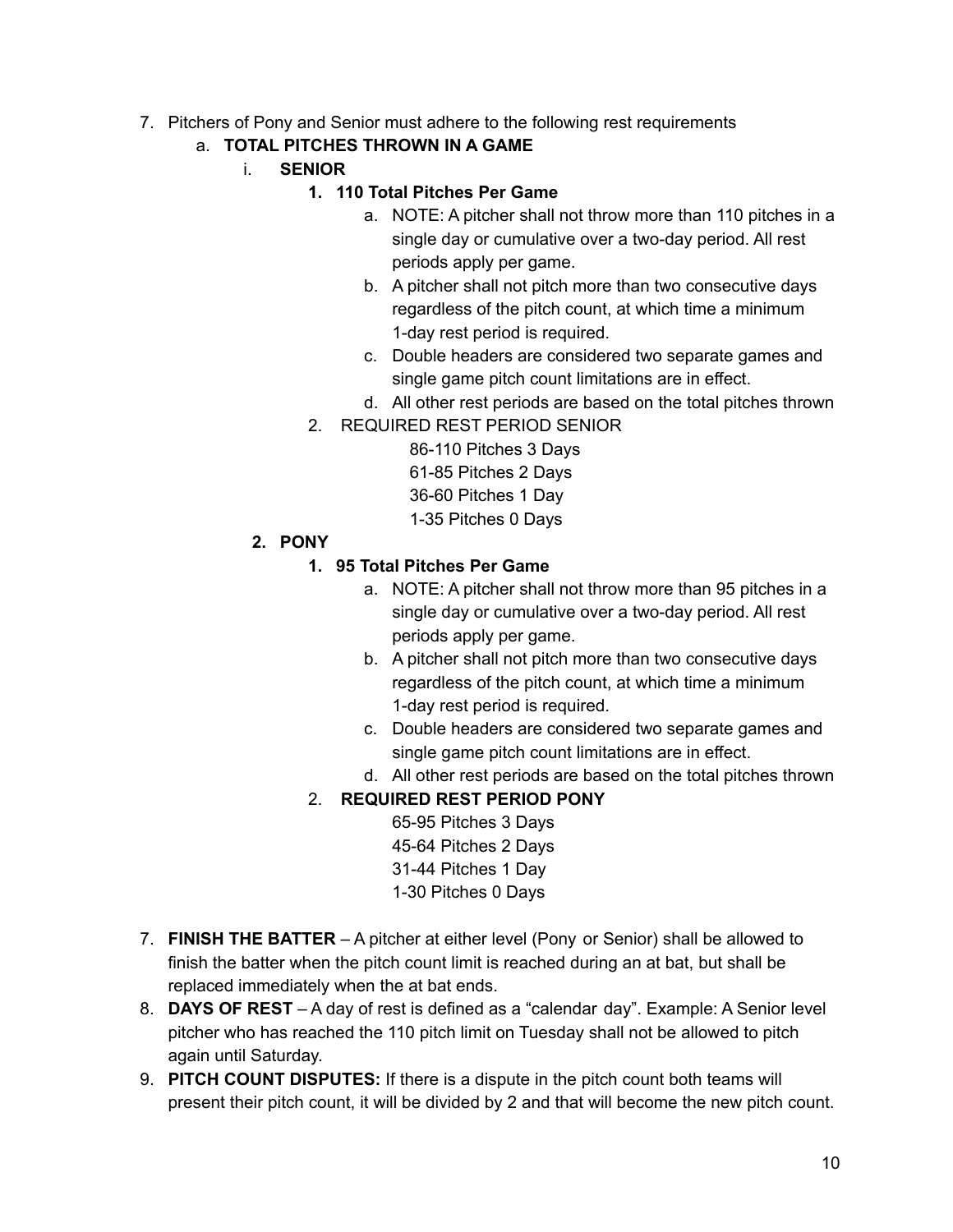- 10. **HIT BY PITCHES:** A pitcher must be removed from the pitcher position IF they hit a batter THREE times in one inning or any FOUR batters in a line up in a game.
- **11. VIOLATION:** If a team **violates** the above rules, that team will record a **forfeit** for the offending game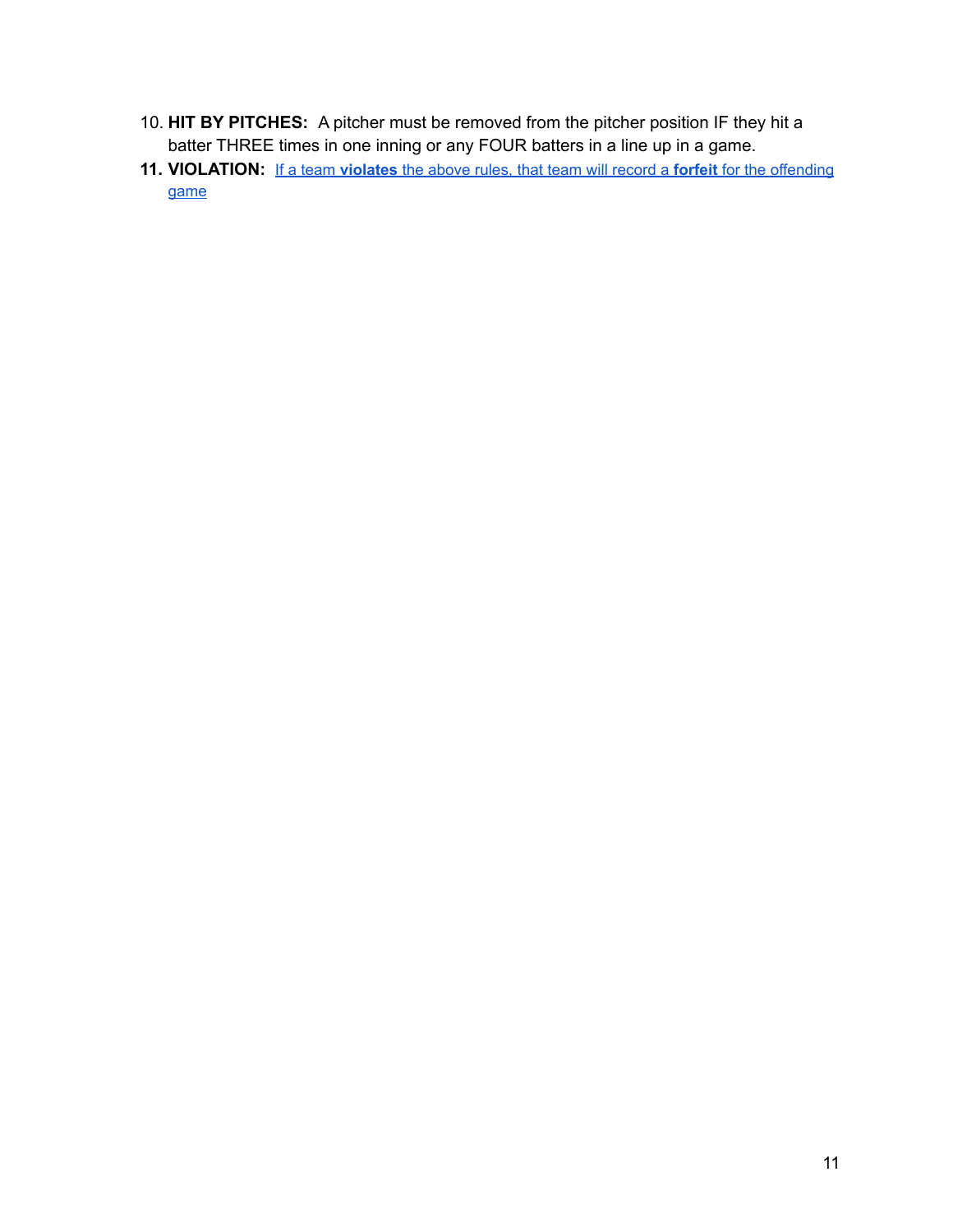# PONY SPECIFIC RULES

All Pony rules will be according to the Dixie Boys & Majors (DB) rulebook except for the following.

- 1. Metal cleats are allowed.
- 2. Facemasks or C-Flaps on batters helmets are optional.
- 3. Head-first sliding will be allowed, except when the runner's helmet has a facemask or any face protection. If they have a facemask or any face protection and do a head first slide, the runner is out. Exception is diving back into a base.
- 4. The on deck circle for each team shall be on the side in which the team is representing. Players are not to go to the opposite on deck circle depending on which side the batter bats on.
- 5. Balks will be called.
- 6. The Infield Fly Rule will be called.
- 7. Bunting is allowed. Faking a Bunt and pulling back and swinging is not allowed.
	- a. Penalty for fake bunting is an immediate dead ball and an automatic out and an ejection of the player
- 8. There will be one defensive coaches timeout per inning; on the second Time Out the Pitcher must be replaced. An injury doesn't count as a visit.
	- a. Mound visit ends when the coach crosses the foul line leaving the field of play.
	- b. Pitchers can not return as a pitcher.
- 9. Runners may advance on a dropped Third Strike.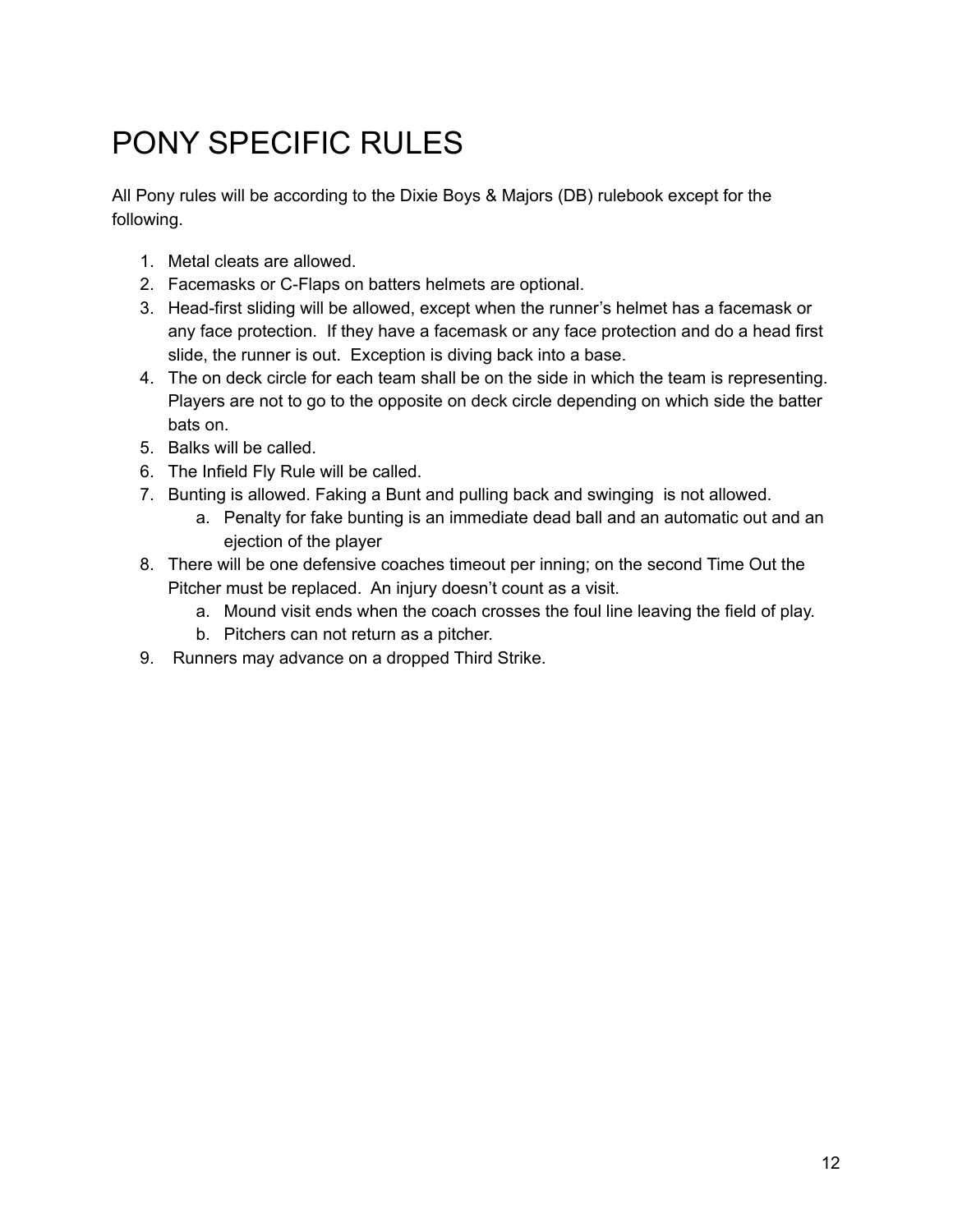# SENIOR SPECIFIC RULES

All Senior rules will be played according to the Dixie Boys & Majors (DM) rulebook, unless otherwise stated in this rulebook.

- 1. The on deck circle for each team shall be on the side in which the team is representing. Players are not to go to the opposite on deck circle depending on which side the batter bats on.
- 2. Facemasks or C-Flaps on batters helmets are optional.
- 3. Head-first sliding will be allowed, except when the runner's helmet has a facemask or any face protection. If they have a facemask or any face protection and do a head first slide, the runner is out. Exception is diving back into a base.
- 4. Balks will be called.
- 5. The Infield Fly Rule will be called.
- 6. Bunting is allowed. Faking a Bunt and pulling back and swinging is not allowed.
	- a. Penalty for fake bunting is an immediate dead ball and an automatic out and an ejection of the player
- 7. There will be one defensive coach's Time Out per inning; on the second Time Out the Pitcher must be replaced. Injury doesn't count as a visit.
	- a. Mound visit ends when the coach crosses the foul line leaving the field of play.
	- b. Pitchers can not return as a pitcher.
- 8. Runners may advance on a dropped Third Strike.

### TOURNAMENT FORMAT

The tournament will be formatted in the following manner:

- Senior East Gold (Park TBD)
- Senior East Silver (Park TBD)
- Senior West Gold (Park TBD)
- Senior West Silver (Park TBD)
- Pony East Gold (Park TBD)
- Pony East Silver (Park TBD)
- Pony West Gold (Park TBD)
- Pony West Silvery (Park TBD)